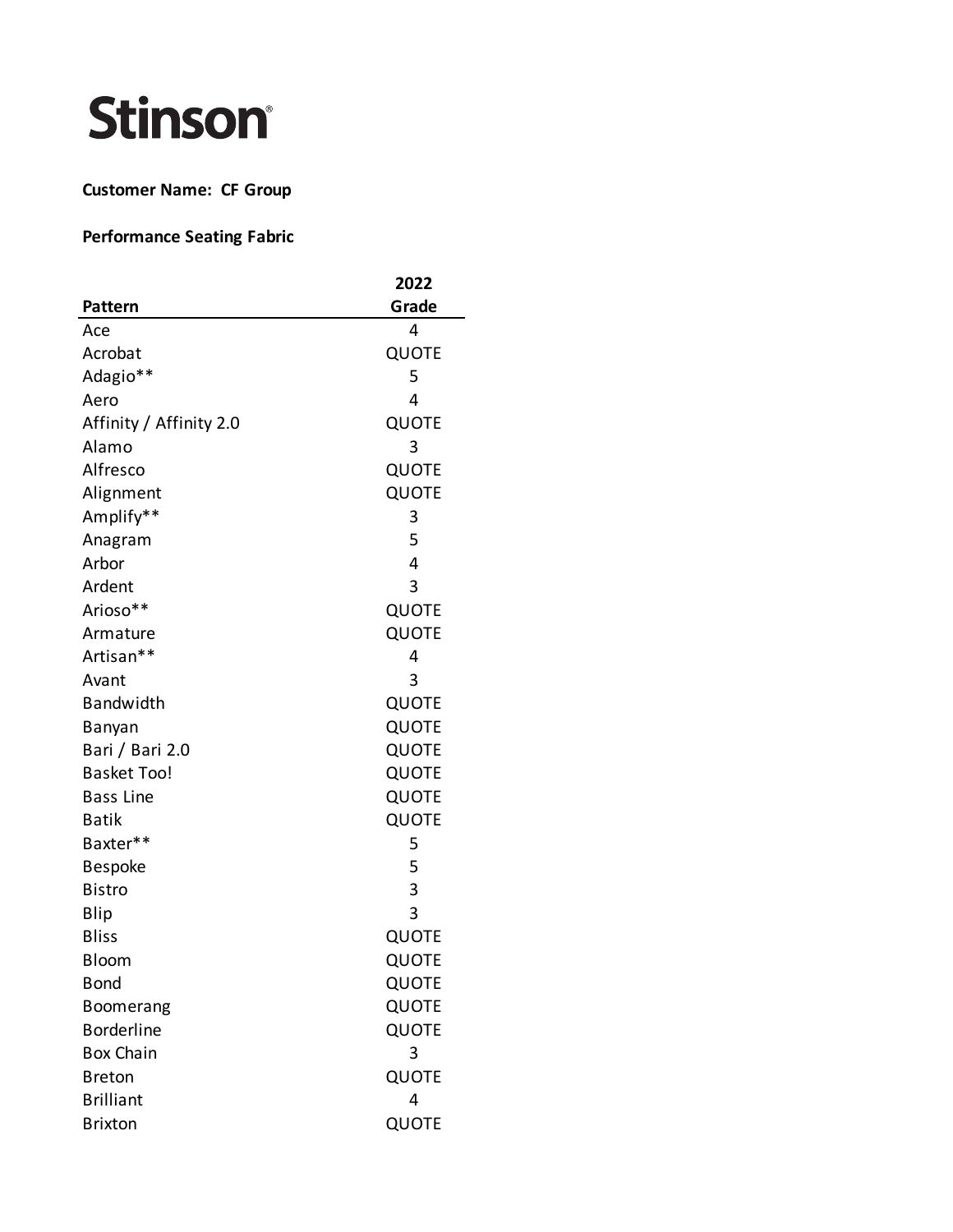| <b>Broadband</b>              | QUOTE        |
|-------------------------------|--------------|
| <b>Brushwork</b>              | QUOTE        |
| Bryant Park**                 | 3            |
| Bubblerake / Bubblerake 2.0   | <b>QUOTE</b> |
| <b>Budget Black</b>           | 2            |
| <b>Burkshire</b>              | 4            |
| Calibration                   | QUOTE        |
| Cannon Beach                  | QUOTE        |
| Carlisle                      | 3            |
| Casablanca / Casablanca 2.0   | QUOTE        |
| Cassidy / Cassidy 2.0         | 3            |
| Catalina                      | QUOTE        |
| Ceremony                      | QUOTE        |
| Channel / Channel 2.0         | 4            |
| Chaos**                       | QUOTE        |
| Charlotte                     | 4            |
| Chroma                        | 5            |
| Cinema                        | QUOTE        |
| Cirque / Cirque 2.0           | 4            |
| Citadel / Citadel 2.0         | 4            |
| Clean Slate / Clean Slate 2.0 | 4            |
| <b>Color Block</b>            | QUOTE        |
| Colorguard / Colorguard 2.0   | 3            |
| Comeback                      | QUOTE        |
| Connect / Connect 2.0         | 3            |
| Continuum                     | 5            |
| Converge                      | QUOTE        |
| Core / Core $2.0$             | 3            |
| Corium**                      | QUOTE        |
| Criss Cross / Criss Cross 2.0 | 4            |
| Current                       | QUOTE        |
| Cush**                        | 4            |
| Cyma                          | QUOTE        |
| Dakota**                      | QUOTE        |
| Dart                          | 4            |
| Deflection                    | QUOTE        |
| Detail                        | 5            |
| Deza                          | QUOTE        |
| Didi**                        | QUOTE        |
| Divvy                         | QUOTE        |
| Donegal                       | 5            |
| Drift                         | 5            |
| Drizzle                       | QUOTE        |
| Duet**                        | 5            |
| Eddy                          | QUOTE        |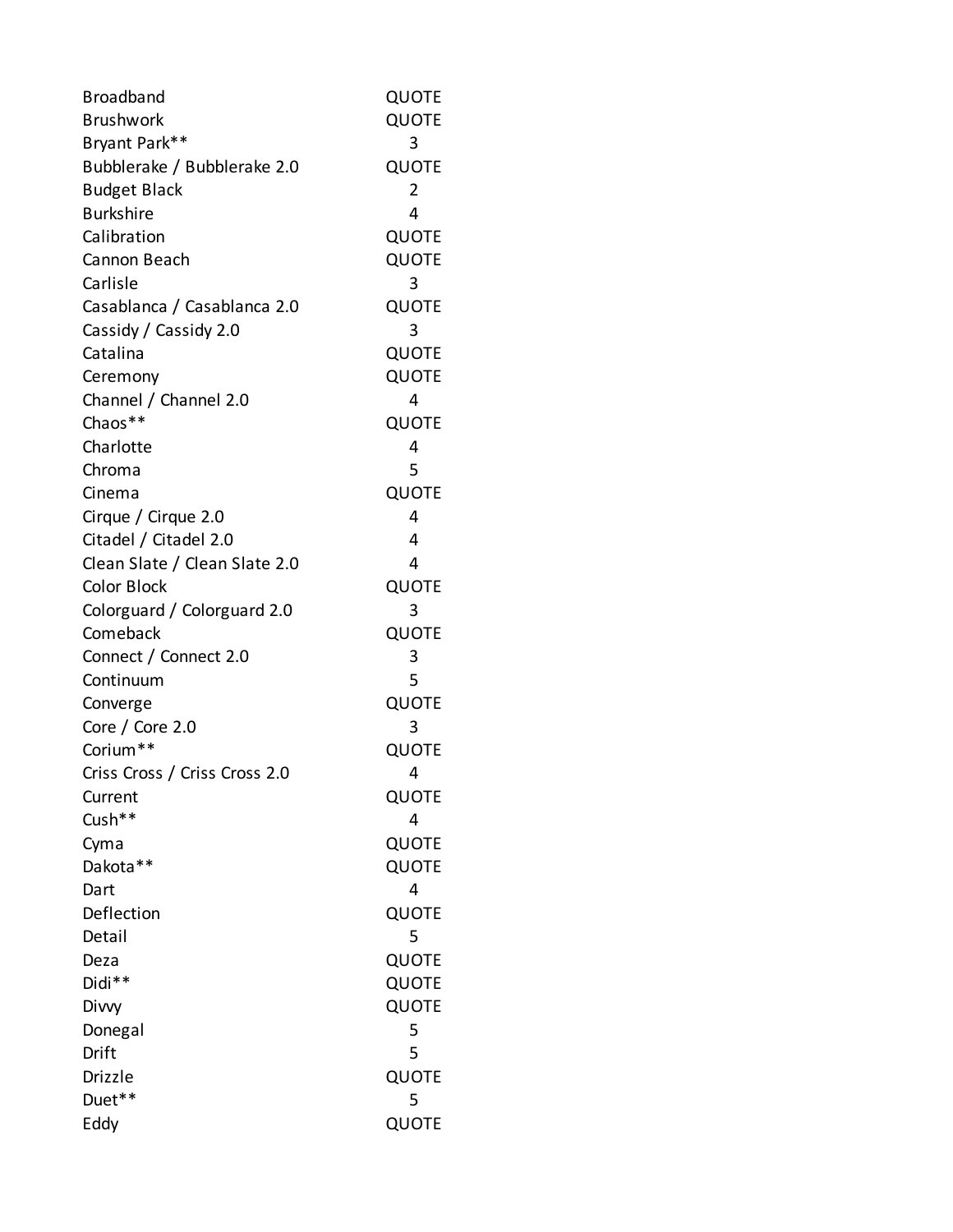| Effervescense / Effervescense 2.0 | QUOTE        |
|-----------------------------------|--------------|
| Elderberry                        | QUOTE        |
| Eli / Eli 2.0                     | <b>QUOTE</b> |
| English Pub                       | 4            |
| Entrada                           | 4            |
| Equator                           | QUOTE        |
| Equinox                           | 5            |
| Essential**                       | 3            |
| Etch**                            | QUOTE        |
| Euclid                            | 4            |
| Excursion                         | 3            |
| Expressions                       | 4            |
| Fast Lane                         | 4            |
| Feature                           | <b>QUOTE</b> |
| Fenestra Too!                     | <b>QUOTE</b> |
| Fiberdrill                        | <b>QUOTE</b> |
| Fidget                            | 5            |
| Figment                           | QUOTE        |
| Finley**                          | 5            |
| Fizz / Fizz $2.0$                 | 4            |
| Flanders                          | 4            |
| Fleck**                           | 4            |
| Flex                              | 3            |
| Flight (color Dragon only)        | QUOTE        |
| Fractal                           | QUOTE        |
| Frequency / Frequency 2.0         | 5            |
| <b>Full Turn</b>                  | QUOTE        |
| Furrows                           | 4            |
| Fuse / Fuse 2.0                   | 3            |
| Galileo** / Galileo 2.0**         | QUOTE        |
| GeoMet                            | 4            |
| Gesture                           | QUOTE        |
| Glisten                           | QUOTE        |
| Grand Sierra / Grand Sierra 2.0   | 3            |
| Graph                             | 5            |
| Gravity                           | 5            |
| Grille / Grille 2.0               | 4            |
| Handwork                          | QUOTE        |
| Нарру Тарру                       | QUOTE        |
| Harrison - MB**                   | 5            |
| Haven                             | 5            |
| Helix                             | QUOTE        |
| Hexie                             | QUOTE        |
| Hi-Fi                             | 3            |
| Highlands                         | 4            |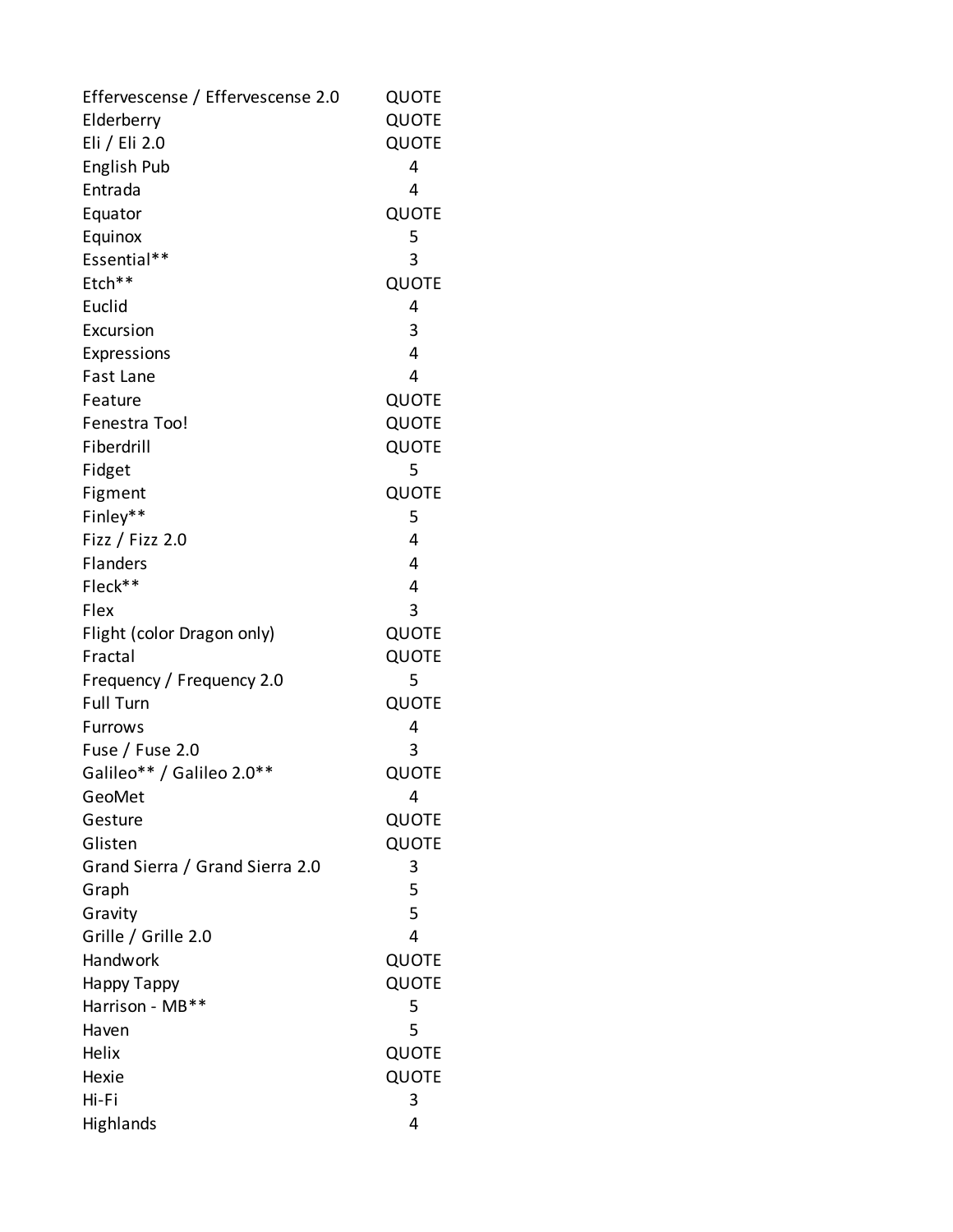| Highlight                           | 4            |
|-------------------------------------|--------------|
| Hive                                | 4            |
| Honeycomb                           | 4            |
| Hopsack                             | 4            |
| Hush                                | <b>QUOTE</b> |
| I Spy                               | QUOTE        |
| Impress w/StaKleen™**               | <b>QUOTE</b> |
| <b>Infinity Plush</b>               | QUOTE        |
| Inked                               | QUOTE        |
| <b>Inside Track</b>                 | 4            |
| Ishi                                | QUOTE        |
| Jala                                | QUOTE        |
| Jambi Stripe Too!                   | QUOTE        |
| Jillian                             | 3            |
| Juxy / Juxy 2.0                     | QUOTE        |
| Kalahari                            | QUOTE        |
| Kennebunk                           | QUOTE        |
| Kid**                               | 5            |
| Kilkenny Tweed / Kilkenny Tweed 2.0 | 3            |
| Kinetic                             | QUOTE        |
| Kingsman                            | 5            |
| Knot                                | 5            |
| Kusari / Kusari 2.0                 | 4            |
| La Scalina                          | QUOTE        |
| Lara                                | 3            |
| Laredo                              | 3            |
| Lateral                             | 3            |
| Latitude                            | 3            |
| Lattice                             | 3            |
| Lava / Lava 2.0                     | QUOTE        |
| Level / Level 2.0                   | 4            |
| Lexie                               | QUOTE        |
| Lifecycle                           | QUOTE        |
| Lift                                | QUOTE        |
| Live Wire                           | QUOTE        |
| Loophole                            | 4            |
| Lorelai - MB**                      | 5            |
| Lucent                              | QUOTE        |
| Lunaria                             | QUOTE        |
| Luster                              | 5            |
| Mandala                             | 5            |
| Mantra                              | QUOTE        |
| Marquetry                           | QUOTE        |
| Martini / Martini 2.0               | QUOTE        |
| Matrix                              | 5            |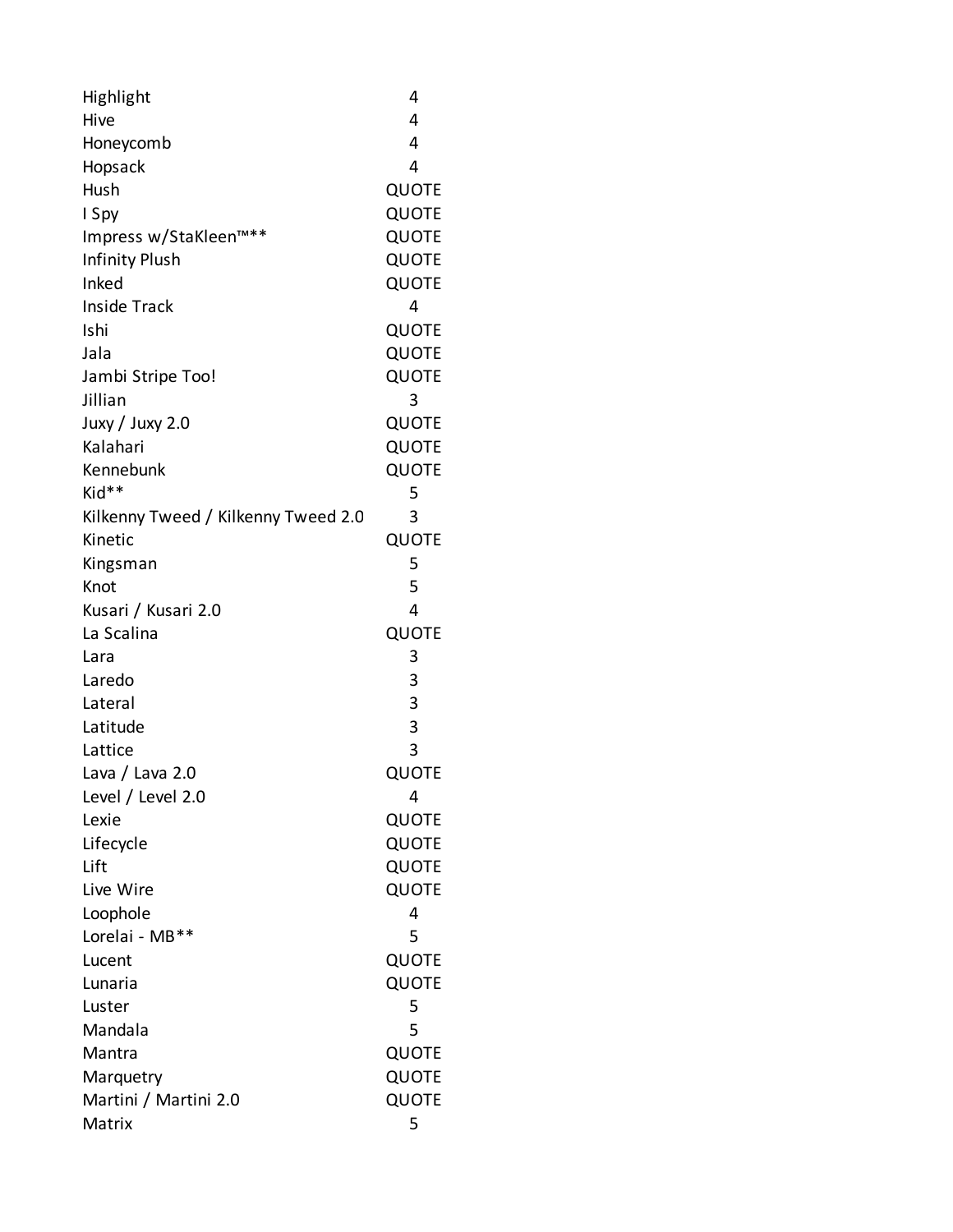| Maxwell                               | 4     |
|---------------------------------------|-------|
| Maze                                  | QUOTE |
| Median                                | QUOTE |
| Menagerie                             | QUOTE |
| Mesa                                  | QUOTE |
| Meteor                                | QUOTE |
| Mica / Mica 2.0                       | 4     |
| Migration                             | QUOTE |
| Moby**                                | 3     |
| Moccasin / Moccasin 2.0               | 3     |
| Mod                                   | QUOTE |
| Modena** / Modena 2.0**               | QUOTE |
| Modernist                             | QUOTE |
| Monhegan                              | QUOTE |
| Montage**                             | 5     |
| Montana / Montana 2.0                 | 3     |
| Multiply                              | QUOTE |
| Myth                                  | QUOTE |
| Natural World / Natural World 2.0     | QUOTE |
| Naugaleather                          | 4     |
| Naugasoft                             | 3     |
| <b>Nest</b>                           | QUOTE |
| Network                               | 5     |
| New Hempstead                         | 4     |
| Nimble                                | QUOTE |
| Nishiki / Nishiki 2.0                 | 4     |
| Nova                                  | 5     |
| Nubbly                                | QUOTE |
| Obscura                               | 5     |
| Odeon                                 | QUOTE |
| Offset                                | QUOTE |
| Olivia                                | 3     |
| Olympus / Olympus 2.0                 | QUOTE |
| Orbit / Orbit 2.0                     | 4     |
| Orvilla                               | QUOTE |
| Outlander**                           | 4     |
| Overlay                               | 4     |
| Oxford / Oxford 2.0                   | 3     |
| Pacifica                              | QUOTE |
| Paloma                                | 4     |
| Paradox                               | QUOTE |
| Park Avenue                           | QUOTE |
| Patriot Plus II / Patriot Plus II 2.0 | 3     |
| Penelope                              | 5     |
| Pergola                               | 5     |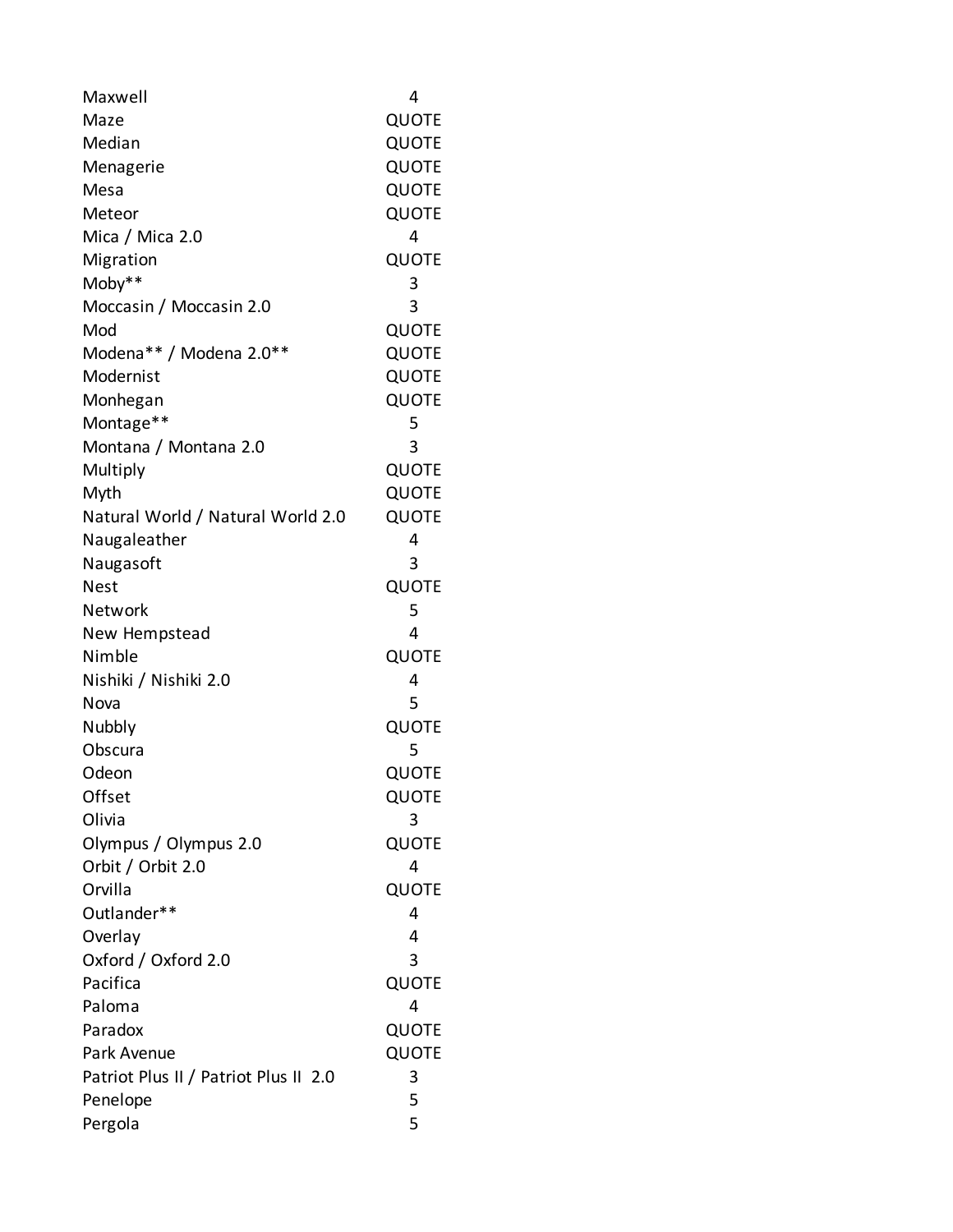| Perimeter                     | 4            |
|-------------------------------|--------------|
| Perspective / Perspective 2.0 | QUOTE        |
| Petal Dots                    | QUOTE        |
| Piccadilly                    | 5            |
| Pinball                       | 5            |
| Ping Pong                     | QUOTE        |
| Plexus                        | QUOTE        |
| Pod                           | QUOTE        |
| Polka                         | 4            |
| Polygon                       | QUOTE        |
| Posey                         | 5            |
| Posh                          | 5            |
| Power Grid                    | QUOTE        |
| Prisma                        | QUOTE        |
| Prodigy                       | QUOTE        |
| Profile                       | 4            |
| Progression                   | 5            |
| Promenade / Promenade 2.0     | 4            |
| Queue                         | QUOTE        |
| Radiance                      | QUOTE        |
| Raffia / Raffia 2.0           | 4            |
| Rally                         | 3            |
| Raquette                      | QUOTE        |
| Raya                          | QUOTE        |
| Realm**                       | 5            |
| Retrograde                    | 4            |
| Revolution                    | QUOTE        |
| Revolve / Revolve 2.0         | QUOTE        |
| Rhythm                        | QUOTE        |
| Rialto                        | 4            |
| Riddle                        | 4            |
| Ripple / Ripple 2.0           | QUOTE        |
| Ritz**                        | 5            |
| Rivera                        | QUOTE        |
| Roadmap                       | 4            |
| Rogue II                      | 3            |
| <b>Round Trip</b>             | QUOTE        |
| Route                         | 3            |
| Rubric                        | QUOTE        |
| <b>Salinas</b>                | QUOTE        |
| San Simeon                    | <b>QUOTE</b> |
| Sarto                         | 5            |
| Satchel                       | 4            |
| Scintillate                   | QUOTE        |
| Scoprena                      | QUOTE        |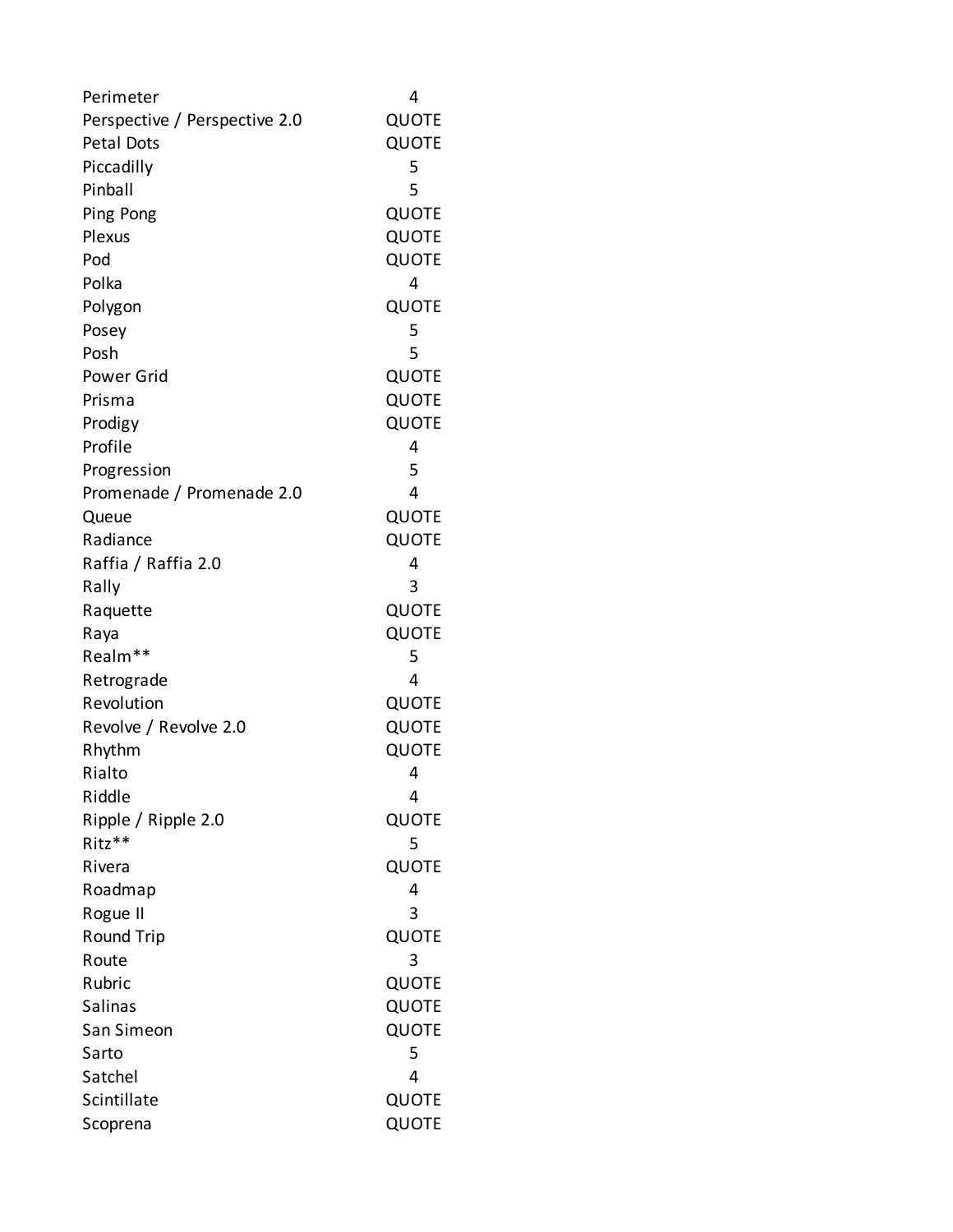| Scout / Scout 2.0             | 4            |
|-------------------------------|--------------|
| Script / Script 2.0           | 4            |
| Season                        | QUOTE        |
| Sedona                        | QUOTE        |
| Sensor                        | QUOTE        |
| Sentry - HC / Sentry - HC 2.0 | 4            |
| Sequence                      | 4            |
| Serene                        | QUOTE        |
| Shantung / Shantung 2.0       | 3            |
| Shift                         | 4            |
| Shimmy**                      | 5            |
| Shuffle                       | QUOTE        |
| Sideline                      | 4            |
| Silicone-Avail**              | <b>QUOTE</b> |
| Silicone-Downtown**           | QUOTE        |
| Silicone-Max ONE              | QUOTE        |
| Silicone-Uptown**             | QUOTE        |
| Sirocco                       | QUOTE        |
| Sleek / Sleek 2.0             | 4            |
| <b>Sleeping Bear Dunes</b>    | QUOTE        |
| Smoothie / Smoothie 2.0       | 4            |
| Solitaire                     | 3            |
| Spirit Millennium             | 3            |
| Splice                        | QUOTE        |
| Sprint**                      | 3            |
| Square One                    | 4            |
| Squire                        | 5            |
| Staple**                      | 3            |
| Stat-Con                      | 5            |
| Stellar                       | 4            |
| Steppe                        | QUOTE        |
| <b>Stitch in Time</b>         | 3            |
| Storyboard                    | QUOTE        |
| Strand                        | 4            |
| Stratford                     | QUOTE        |
| Stride                        | 4            |
| Stuff**                       | QUOTE        |
| Summit**                      | 5            |
| Sunburst                      | QUOTE        |
| Sundance w/StaKleen™**        | 5            |
| Supersillyness                | QUOTE        |
| Swipe                         | QUOTE        |
| Switchboard                   | 5            |
| Swivel                        | QUOTE        |
| Symphony Classic              | 3            |